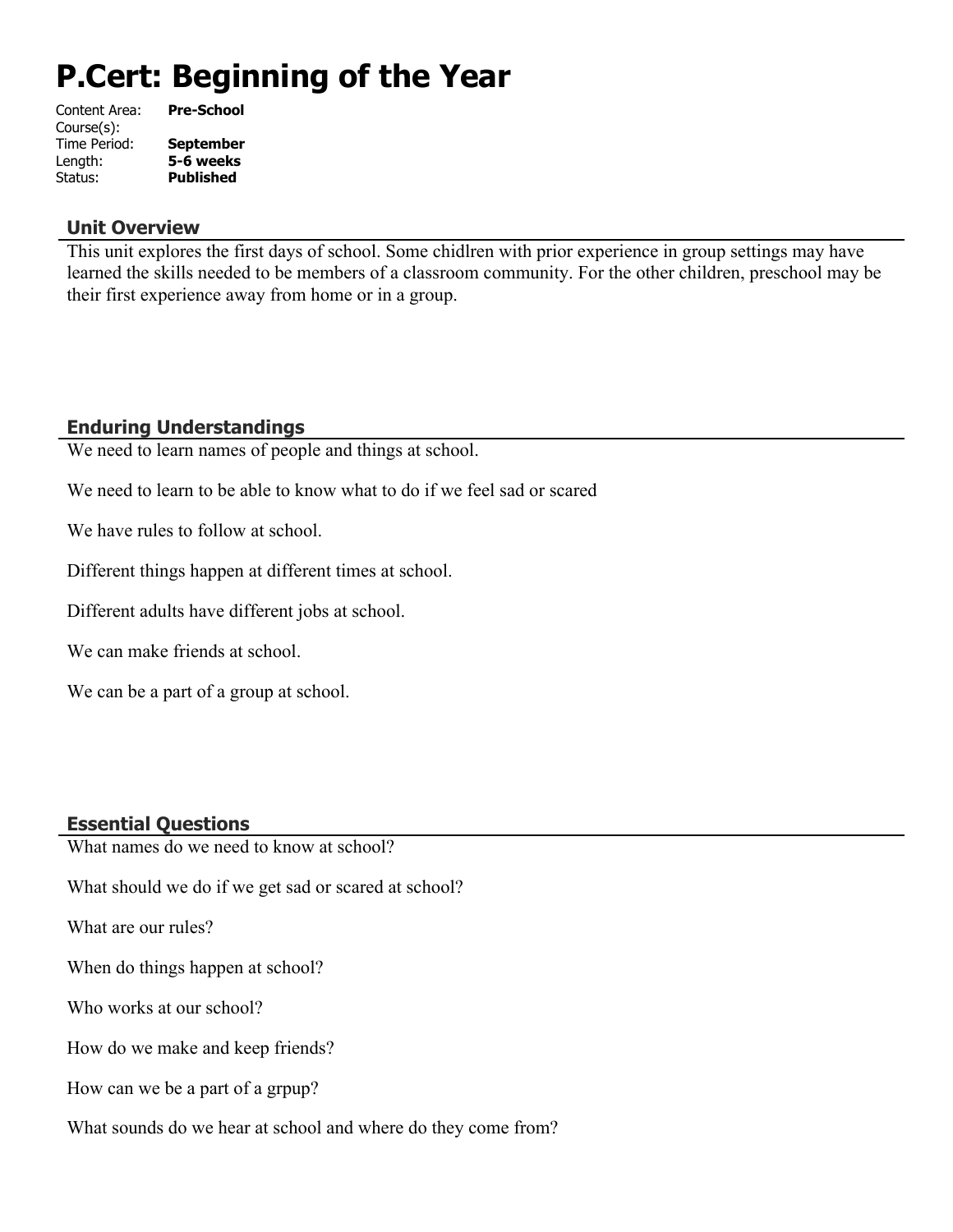## **Instructional Strategies & Learning Activities Week of:**

Beginning the Year **Focus Question:** 1. What names do we need to know at school?

|                | <b>Monday</b>                                                                     | Tuesday                                                                             | Wednesday                                                                                                       | <b>Thursday</b>                                                                                                             | Friday                                                                                            |
|----------------|-----------------------------------------------------------------------------------|-------------------------------------------------------------------------------------|-----------------------------------------------------------------------------------------------------------------|-----------------------------------------------------------------------------------------------------------------------------|---------------------------------------------------------------------------------------------------|
| <b>Areas</b>   | Interest All: basic<br>materials                                                  | All: basic<br>materials                                                             | All: basic materials                                                                                            | All: basic materials                                                                                                        | Art: mirrors; collage<br>materials                                                                |
| Large<br>Group | Rhyme:<br>"Humpty<br>Dumpty"<br>Discussion<br>and Shared<br>Writing:<br>Our Names | Rhyme:<br>Write the<br>poem,<br>"Three<br>Little<br>Kittens,"<br>on chart<br>paper. | Rhyme: "Let's Make a<br>Cake"<br>Discussion and Shared<br><b>Writing: Finding Our</b><br>Names in the Classroom | Movement: Bounce,<br>Bounce, Bounce<br>Discussion and Shared<br>Writing: Names of<br>Interesting Things in the<br>Classroom | Poem: "Move to the<br>Beat"<br>Discussion and Shared<br>Writing: Names of<br>Places in the School |
|                |                                                                                   | Discussion<br>and Shared<br>Writing:<br>Family<br>Names                             |                                                                                                                 |                                                                                                                             |                                                                                                   |
| Read-<br>Aloud | $A$ Pocket<br> for<br>Corduroy                                                    | Love Is a<br>Family                                                                 | Quinito, Day and Night                                                                                          | Love Is a Family                                                                                                            | Wemberly Worried                                                                                  |
| Small<br>Group | Interest<br>Areas                                                                 | Interest<br>Areas:<br>ebook<br>version of<br>Anansi and                             | Introducing Introducing Introducing Interest Areas Introducing Interest                                         | Areas                                                                                                                       | Introducing Interest<br>Areas                                                                     |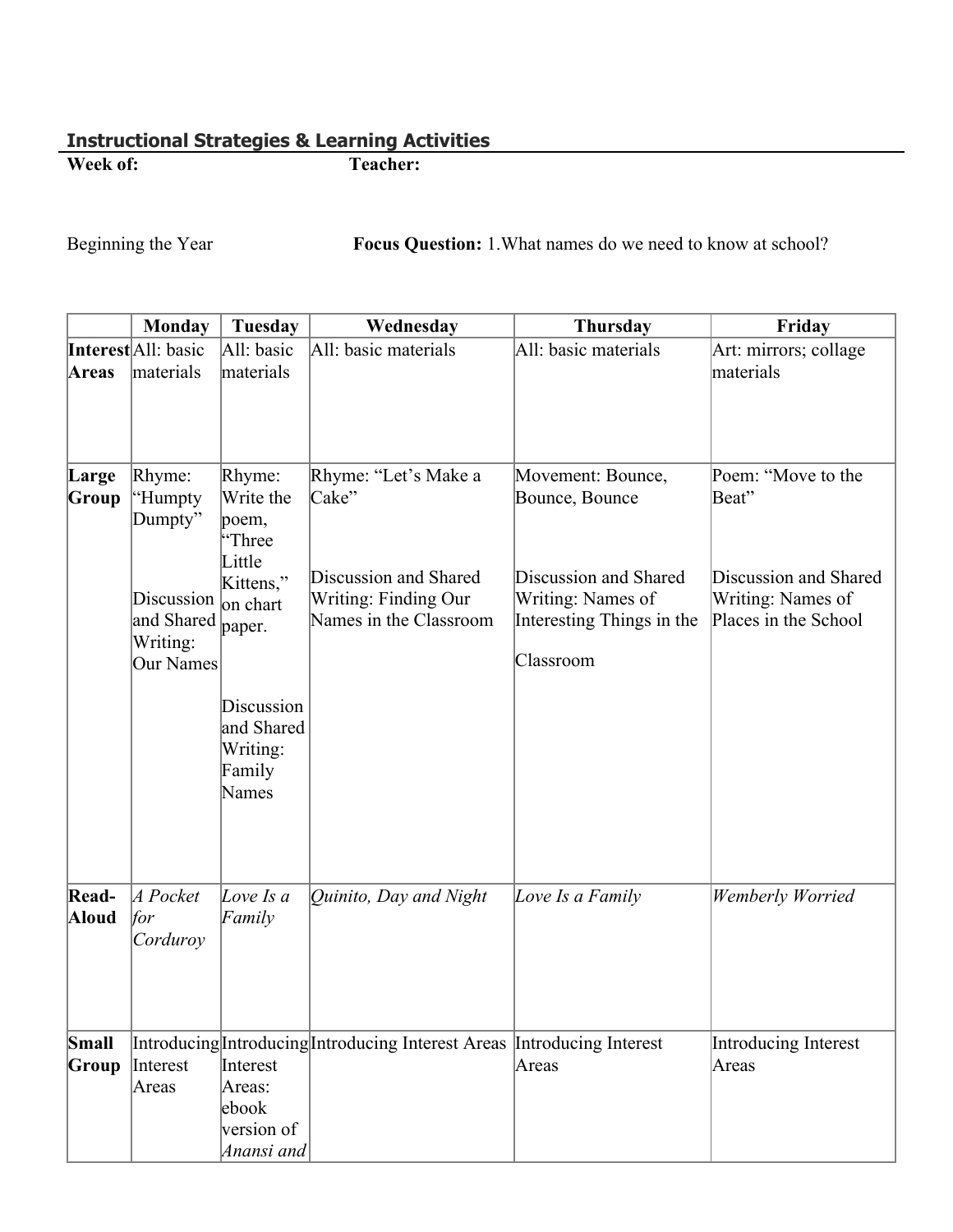| His<br> Children                                       |                                                                                                                  |  |
|--------------------------------------------------------|------------------------------------------------------------------------------------------------------------------|--|
|                                                        |                                                                                                                  |  |
| <b>Outdoor Experiences:</b> Introducing the Playground |                                                                                                                  |  |
|                                                        |                                                                                                                  |  |
|                                                        | <b>Family Partnerships:</b> We'd like to invite family members to join the class for a walk around the school on |  |
|                                                        | Friday to learn the names of different places here. Please bring in family photos to display in the classroom.   |  |
|                                                        | Also, please access the ebook, Anansi and His Children.                                                          |  |

**Wow! Experiences:** Friday—A walk around the school to learn the names of different places

## **Week of: Teacher:**

school? (Monday–Wednesday)

Beginning the Year **Focus Questions:** 2. What should we do if we get sad or scared at

3. What are our rules? (Thursday–Friday)

|       | <b>Monday</b>     | Tuesday             | Wednesday                            | <b>Thursday</b>   | Friday             |
|-------|-------------------|---------------------|--------------------------------------|-------------------|--------------------|
|       | Interest Toys and | Library: a          | Art: safety scissors                 | Blocks: cars and  | Dramatic Play:     |
| Areas | Games: puzzles    | personal journal    | (right- and left-handed); $ $ trucks |                   | dress-up clothes   |
|       |                   | for each child      | paper; thick marker                  |                   |                    |
|       |                   |                     |                                      |                   | Computers: ebook   |
|       |                   | (newsprint pages    |                                      |                   | version of A World |
|       |                   | with construction   |                                      |                   | of Families        |
|       |                   | paper               |                                      |                   |                    |
|       |                   | covers); variety of |                                      |                   |                    |
|       |                   | writing tools       |                                      |                   |                    |
|       |                   |                     |                                      |                   |                    |
|       |                   |                     |                                      |                   |                    |
|       |                   |                     |                                      |                   |                    |
|       |                   |                     |                                      |                   |                    |
| Large | Movement:         | Rhyme: "Little      | Rhyme: "Two Plump"                   | Song: "Mary Had a | Game: Jack in the  |
| Group | Dance With        | Miss Muffet"        | Armadillos"                          | Little Lamb"      | Box                |
|       | Scarves           |                     |                                      |                   |                    |
|       |                   |                     |                                      |                   |                    |
|       |                   |                     |                                      |                   |                    |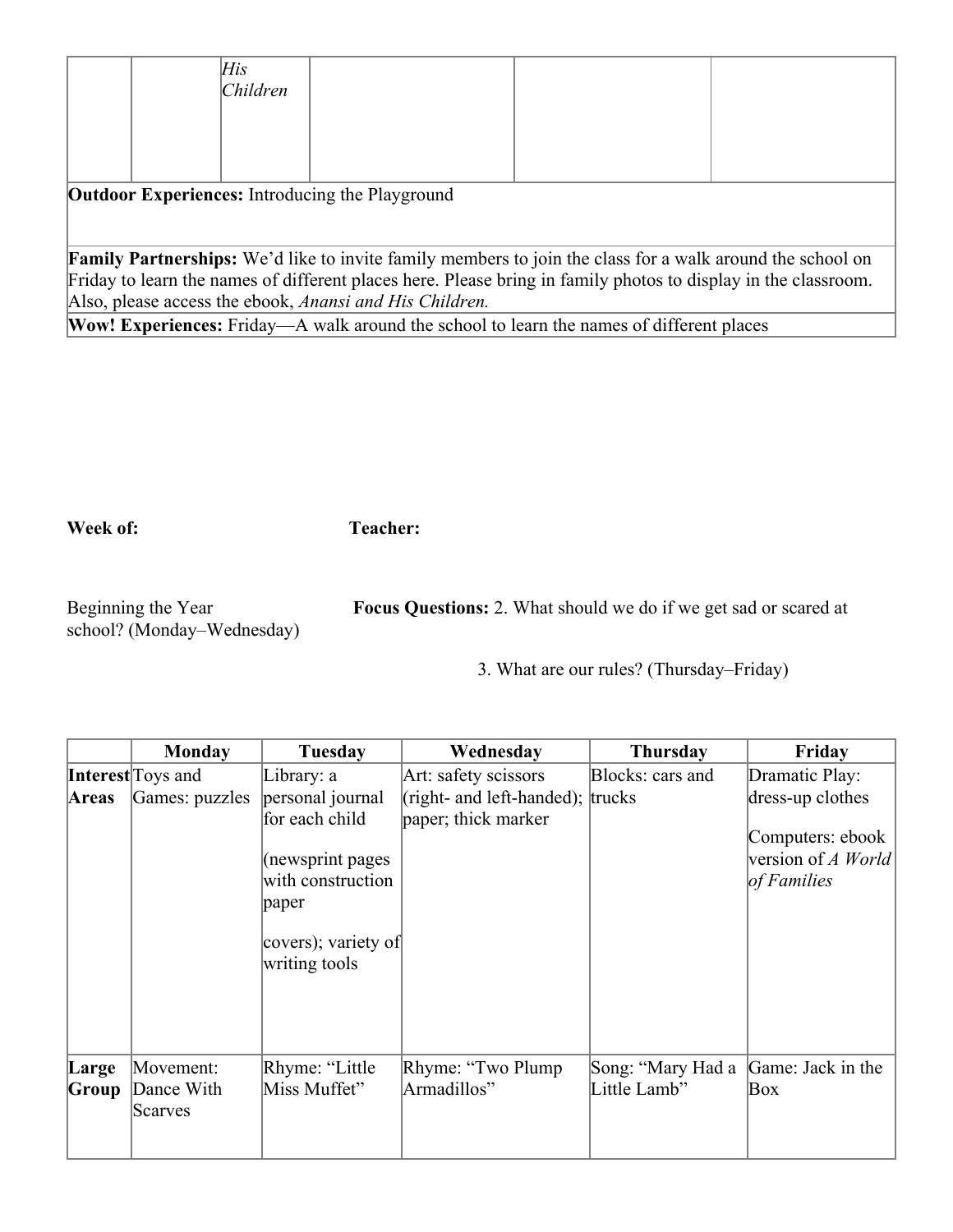|                                                                                                                                                                                                                                                                                                                                                                                                                                                            | Discussion and<br><b>Shared Writing:</b><br>Feeling Sad | Discussion and<br>Shared Writing:<br>Feeling Scared | Discussion and Shared<br>Writing: Feelings at<br>School | Discussion and<br>Shared Writing:<br>Why We Have<br>Rules | Discussion and<br>Shared Writing:<br>Writing the Rules  |
|------------------------------------------------------------------------------------------------------------------------------------------------------------------------------------------------------------------------------------------------------------------------------------------------------------------------------------------------------------------------------------------------------------------------------------------------------------|---------------------------------------------------------|-----------------------------------------------------|---------------------------------------------------------|-----------------------------------------------------------|---------------------------------------------------------|
| Read-<br>Aloud                                                                                                                                                                                                                                                                                                                                                                                                                                             | Wemberly<br>Worried                                     |                                                     | The Kissing Hand Wemberly Worried                       | Charlie Anderson                                          | $A$ World of<br>Families                                |
| Small<br>Group                                                                                                                                                                                                                                                                                                                                                                                                                                             | Introducing<br><b>Interest Areas</b>                    | Introducing<br><b>Interest Areas</b>                | <b>Introducing Interest</b><br>Areas                    | Introducing Interest   Option 1:<br>Areas                 | Modeling Clay;<br>Option<br>2: Black Bean<br>Corn Salad |
| <b>Outdoor Experiences:</b> Introducing Outdoor Materials; Exploring Pathways                                                                                                                                                                                                                                                                                                                                                                              |                                                         |                                                     |                                                         |                                                           |                                                         |
| Family Partnerships: Please continue to bring in family photos for our classroom! We'd like to invite a<br>family member to visit the class next Wednesday to demonstrate something special that you can do with your<br>hands, such as play an instrument, make pottery, juggle, knit, or carve. Please let us know if you are interested<br>in joining us. Also, please access the ebook, $\Lambda$ World of Families.<br><b>Wow! Experiences: None.</b> |                                                         |                                                     |                                                         |                                                           |                                                         |

**Week of: Teacher:** 

Beginning the Year **Focus Questions:** 3. What are our rules? (Monday–Wednesday)

4. When do things happen at school? (Thursday–

Friday)

|                 | <b>Monday</b>       | <b>Tuesday</b> | Wednesday      | <b>Thursday</b> | Friday                    |
|-----------------|---------------------|----------------|----------------|-----------------|---------------------------|
| <b>Interest</b> | Music and           | Music and      | Library: books | Music and       | Toys and Games:           |
| Areas           | Movement:           | Movement:      | about families | Movement:       | interlocking              |
|                 |                     | instruments    |                | rhythm sticks   | building                  |
|                 | instruments; basket |                |                |                 |                           |
|                 |                     |                |                |                 | materials, e.g.,          |
|                 |                     |                |                |                 | LEGO <sup>®</sup> bricks, |
|                 |                     |                |                |                 | star builders, and        |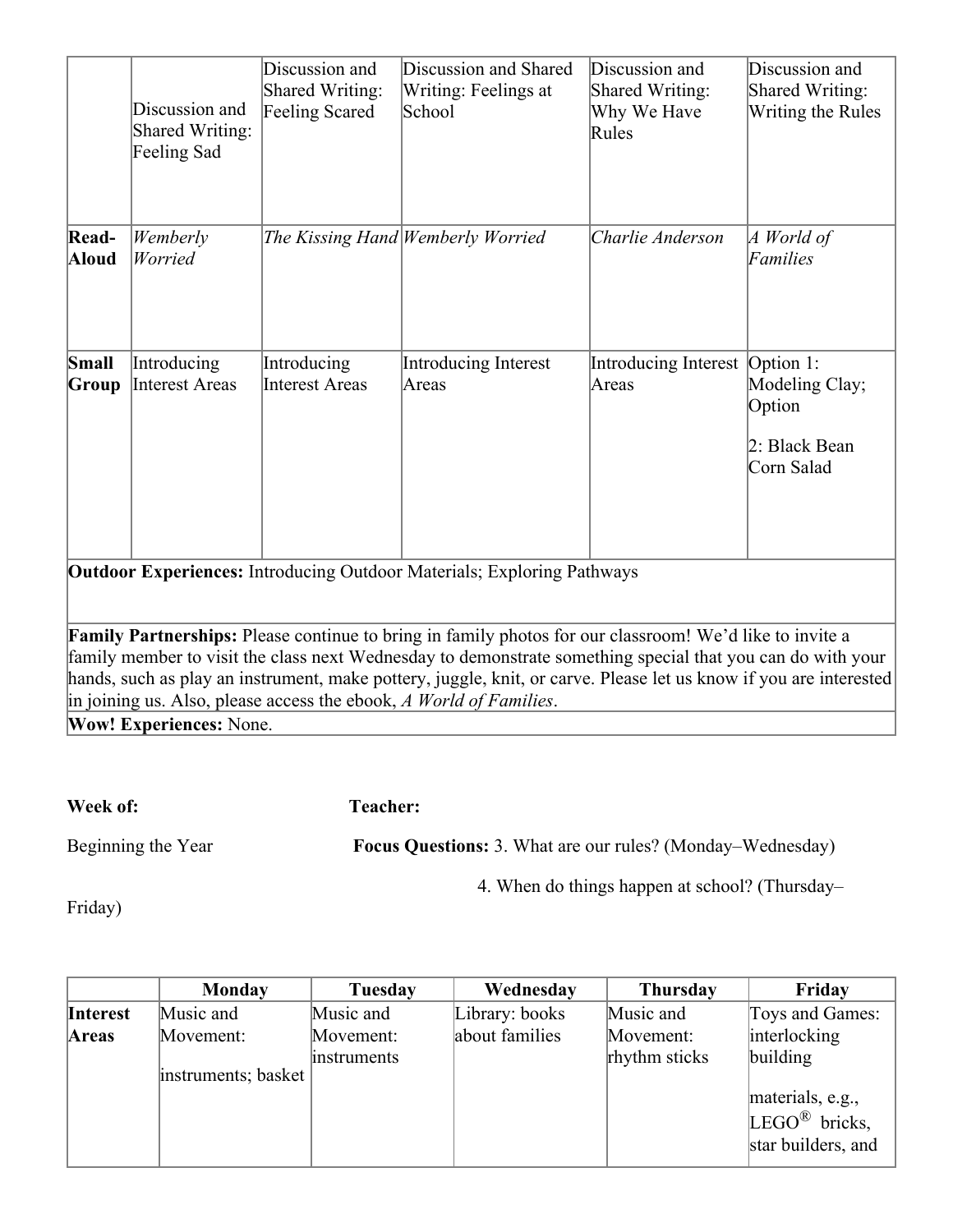|                |                                                                                                                                                                                                                                                                                                                                                                                                                                                          |                                                      |                                                                           |                                                            | bristle blocks                                             |
|----------------|----------------------------------------------------------------------------------------------------------------------------------------------------------------------------------------------------------------------------------------------------------------------------------------------------------------------------------------------------------------------------------------------------------------------------------------------------------|------------------------------------------------------|---------------------------------------------------------------------------|------------------------------------------------------------|------------------------------------------------------------|
| Large<br>Group | Chant: "Are You<br>Ready?"                                                                                                                                                                                                                                                                                                                                                                                                                               | Movement: Move Chant: "Are You<br>to the Beat        | Ready?"                                                                   | Rhyme: "Hickory<br>Dickory Dock"                           | Rhyme: "Hickory<br>Dickory Dock"                           |
|                | Discussion and<br>Shared Writing:<br>Playing Instruments What Can We Do                                                                                                                                                                                                                                                                                                                                                                                  | Discussion and<br>Shared Writing:<br>With Our Hands? | Discussion and<br>Shared Writing:<br><b>Family Member</b><br><b>Visit</b> | Discussion and<br>Shared Writing:<br><b>Exploring Beat</b> | Discussion and<br>Shared Writing:<br>Our Class<br>Schedule |
| Read-<br>Aloud | Charlie Anderson                                                                                                                                                                                                                                                                                                                                                                                                                                         | Peeny Butter<br>Fudge                                | Charlie Anderson                                                          | Jalapeño Bagels                                            | Peeny Butter<br>Fudge                                      |
| Small<br>Group | Option 1: The<br>Name Game                                                                                                                                                                                                                                                                                                                                                                                                                               | Option 1: Can<br>You Find It?                        | Option 1: Can You   Option 1: Where's   Option 1: Where's<br>Find It?     | the Beanbag?                                               | the Beanbag?                                               |
|                | Option 2: Making<br>My Name                                                                                                                                                                                                                                                                                                                                                                                                                              | Option 2: Where<br>Does It Belong?                   | Option 2: Where<br>Does It Belong?                                        | Option 2:<br><b>Stepping Stones</b>                        | Option 2: Stepping<br>Stones                               |
|                | <b>Outdoor Experiences:</b> Exploring Pathways; Body Part Balance                                                                                                                                                                                                                                                                                                                                                                                        |                                                      |                                                                           |                                                            |                                                            |
|                | Family Partnerships: We'd like to invite a family member to visit the class this Wednesday to demonstrate<br>something special that you can do with your hands, such as play an instrument, make pottery, juggle, knit, or<br>carve. Please let us know if you are interested in joining us. We would appreciate having families bring in<br>pictures of daily home life activities. Also, please access the ebook, Papi, How Many Stars Are in the Sky? |                                                      |                                                                           |                                                            |                                                            |
|                | Wow! Experiences: Wednesday—Visit from a family member with a special skill                                                                                                                                                                                                                                                                                                                                                                              |                                                      |                                                                           |                                                            |                                                            |

**Week of: Teacher:**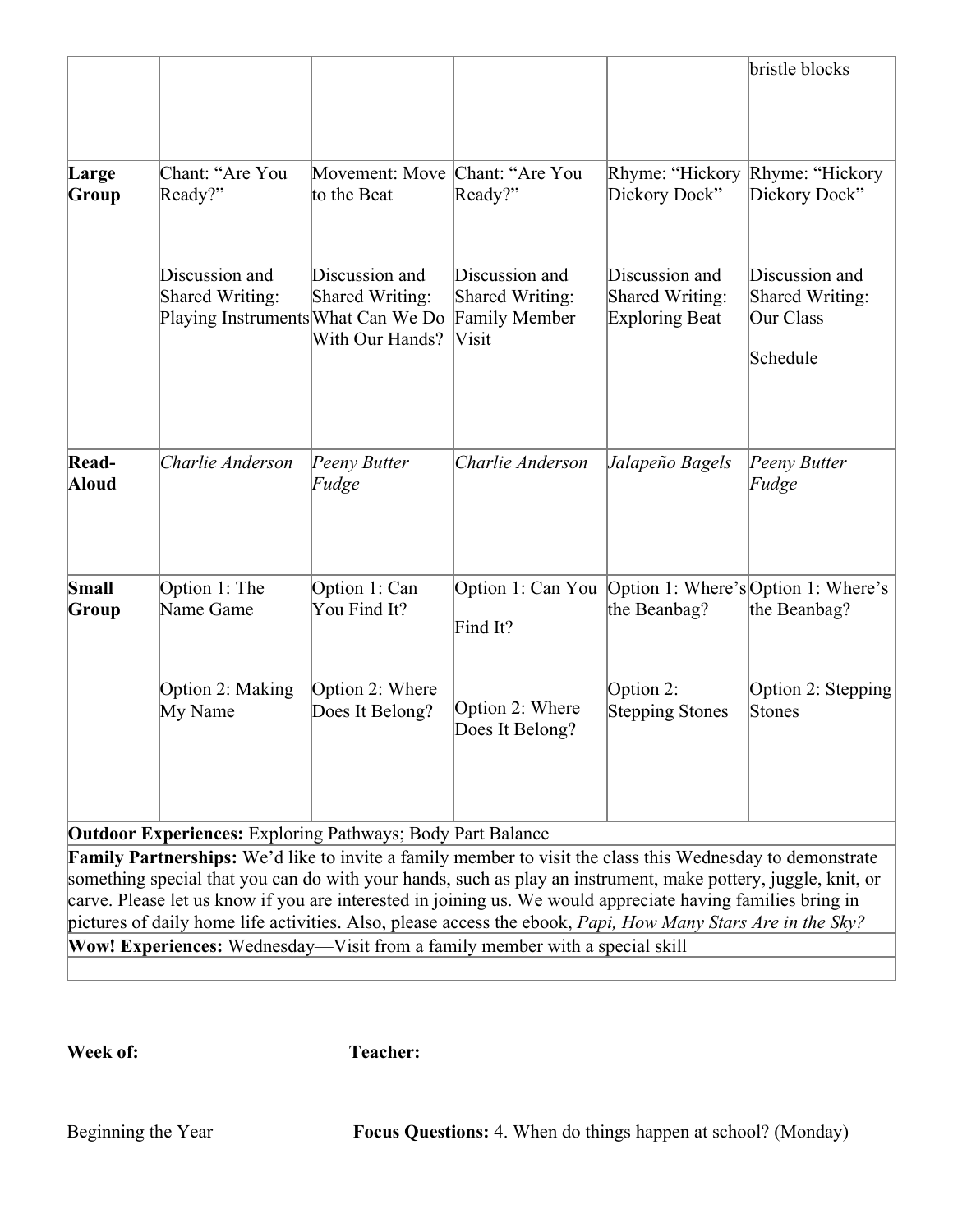|              | <b>Monday</b>              | <b>Tuesday</b>                            | Wednesday                       | <b>Thursday</b>                       | Friday           |
|--------------|----------------------------|-------------------------------------------|---------------------------------|---------------------------------------|------------------|
|              | <b>Interest</b> Discovery: | Music and Movement: Cooking:              |                                 | Sand and Water:                       | Toys and Games:  |
| <b>Areas</b> | collection of              | beanbags                                  | equipment,                      | measuring cups;                       | magnetic letters |
|              | familiar classroom         |                                           |                                 | measuring spoons;                     |                  |
|              |                            |                                           | ingredients for                 | mixing spoons; whisks                 |                  |
|              | items; magnifying          |                                           | selected recipe                 |                                       |                  |
|              | glasses                    | Computer: ebook                           |                                 |                                       | Computer: ebook  |
|              |                            | version of The                            |                                 |                                       | version of       |
|              |                            | Gingerbread Man                           |                                 | Computer: ebook                       | Neighborhood     |
|              |                            |                                           | Computer: ebook                 | version of <i>The</i>                 | Song             |
|              | Computer: ebook            |                                           | version of                      | Gingerbread Man                       |                  |
|              | version of <i>Papi</i> ,   |                                           | Neighborhood                    |                                       |                  |
|              | <b>How Many Stars</b>      |                                           | Song                            |                                       |                  |
|              | Are in the Sky?            |                                           |                                 |                                       |                  |
|              |                            |                                           |                                 |                                       |                  |
|              |                            |                                           |                                 |                                       |                  |
|              |                            |                                           |                                 |                                       |                  |
| Large        | Movement: Let's            | Song: "Hello Bingo"                       |                                 | Game: Busy Bees Song: "Let's Clean    | Movement: Oh,    |
| Group        | Make Letters               |                                           |                                 | Up!                                   | Dear! What Can   |
|              |                            |                                           |                                 |                                       | the Matter Be?   |
|              |                            |                                           |                                 |                                       |                  |
|              | Discussion and             | Discussion and                            | Discussion and                  | Discussion and Shared                 |                  |
|              | Shared Writing:            | Shared Writing: Who<br>Do You Think Works | Shared Writing:<br>Visit From a | Writing: Visit From a                 | Discussion and   |
|              | Cues for Times of          | at Our School?                            | School Worker                   | School Worker                         | Shared Writing:  |
|              | the Day                    |                                           |                                 |                                       | The Missing      |
|              |                            |                                           |                                 |                                       | Gingerbread Man  |
|              |                            |                                           |                                 |                                       |                  |
|              |                            |                                           |                                 |                                       |                  |
|              |                            |                                           |                                 |                                       |                  |
| Read-        | Papi, How Many             | The Gingerbread Man Neighborhood          |                                 | The Gingerbread Man Neighborhood      |                  |
| Aloud        | Stars Are in the           |                                           | Song                            |                                       | Song             |
|              | Sky?                       |                                           |                                 |                                       |                  |
|              |                            |                                           |                                 |                                       |                  |
|              |                            |                                           |                                 |                                       |                  |
|              |                            |                                           |                                 |                                       |                  |
| Small        |                            | Option 1: The Long Option 1: Geoboards    | Option 1:                       | Option 1: Alphabet                    | Option 1:        |
| Group        | and Short of It            |                                           | Alphabet Cards                  | Cards                                 | Gingerbread      |
|              |                            |                                           |                                 |                                       |                  |
|              |                            |                                           |                                 |                                       |                  |
|              |                            | Option 2: Missing                         |                                 |                                       |                  |
|              | Option 2: Morning, Lids    |                                           |                                 | Option 2: D Is for Option 2: D Is for | Option 2:        |
|              | Noon, and Night            |                                           | Door                            | Door                                  | Modeling Clay    |
|              |                            |                                           |                                 |                                       |                  |
|              |                            |                                           |                                 |                                       |                  |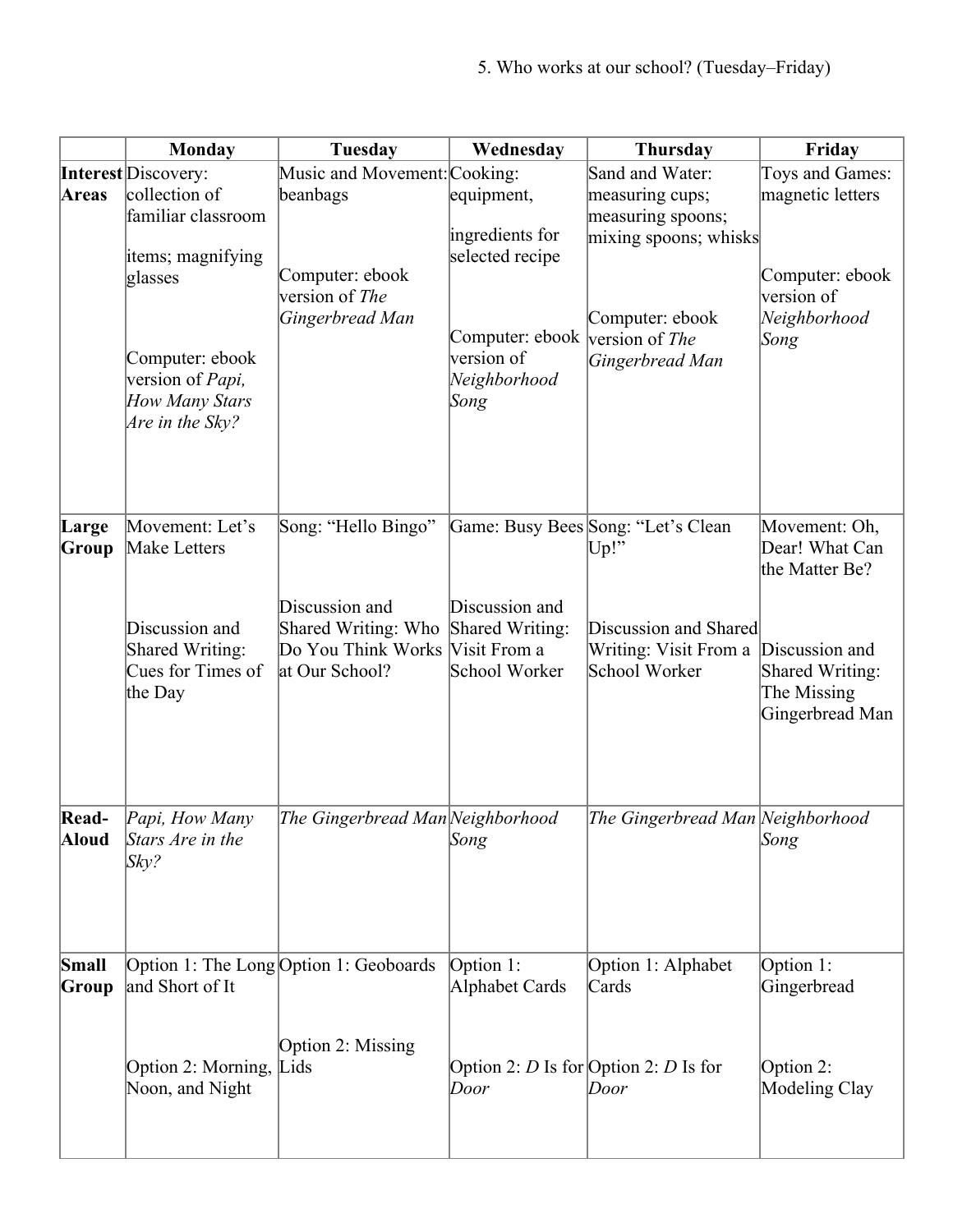| <b>Outdoor Experiences:</b> Body Part Balance; Jump the River                                                    |                                                                             |  |                                                                                                               |  |  |
|------------------------------------------------------------------------------------------------------------------|-----------------------------------------------------------------------------|--|---------------------------------------------------------------------------------------------------------------|--|--|
|                                                                                                                  |                                                                             |  |                                                                                                               |  |  |
|                                                                                                                  |                                                                             |  |                                                                                                               |  |  |
|                                                                                                                  |                                                                             |  | <b>Family Partnerships:</b> Please keep bringing in pictures of daily home life activities—we appreciate your |  |  |
| efforts! We would also like to invite a family member to visit the class on Wednesday to cook with the children. |                                                                             |  |                                                                                                               |  |  |
| Please let us know if you're interested! Finally, it is now time for you to access the following ebooks: Papi,   |                                                                             |  |                                                                                                               |  |  |
|                                                                                                                  | How Many Stars Are in the Sky?; The Gingerbread Man; and Neighborhood Song. |  |                                                                                                               |  |  |
|                                                                                                                  |                                                                             |  | Wow! Experiences: Wednesday (large group)—Visit from a school worker whose job relates to food                |  |  |
| preparation or delivery                                                                                          |                                                                             |  |                                                                                                               |  |  |
|                                                                                                                  |                                                                             |  |                                                                                                               |  |  |

Wednesday (choice time)—Visit from a family member to cook during choice time

Thursday—Visit from a school worker whose job relates to maintaining the school, keeping it clean, or both

## **Integration of 21st Century Themes and Career Exploration**

Performing assigned classroom jobs and duties

| CRP.K-12.CRP2  | Apply appropriate academic and technical skills.                                   |
|----------------|------------------------------------------------------------------------------------|
| CRP.K-12.CRP4  | Communicate clearly and effectively and with reason.                               |
| CRP.K-12.CRP8  | Utilize critical thinking to make sense of problems and persevere in solving them. |
| CRP.K-12.CRP1  | Act as a responsible and contributing citizen and employee.                        |
| CRP.K-12.CRP12 | Work productively in teams while using cultural global competence.                 |
|                |                                                                                    |

## **Technology Integration**

Students will interact with SmartBoard activities.

Students will interact with read-aloud texts both individually and as a large group.

Use of Shutterfly Share Site

Utilize programs on the iPad

Watch and interact with SchoolTube videos.

| TECH.PK.8.4.1        | Use basic technology terms in conversations (e.g. digital camera, battery, screen,<br>computer, Internet, mouse, keyboard, and printer).              |
|----------------------|-------------------------------------------------------------------------------------------------------------------------------------------------------|
| <b>TECH.PK.8.2.5</b> | Operate frequently used, high quality, interactive games or activities in either screen or<br>toy-based formats.                                      |
| TECH.PK.8.2.3        | Turn smart toys on and/or off.                                                                                                                        |
| TECH.PK.8.2.2        | Access materials on a disk, cassette tape, or DVD. Insert a disk, cassette tape, CD-ROM,<br>DVD, or other storage device and press "play" and "stop." |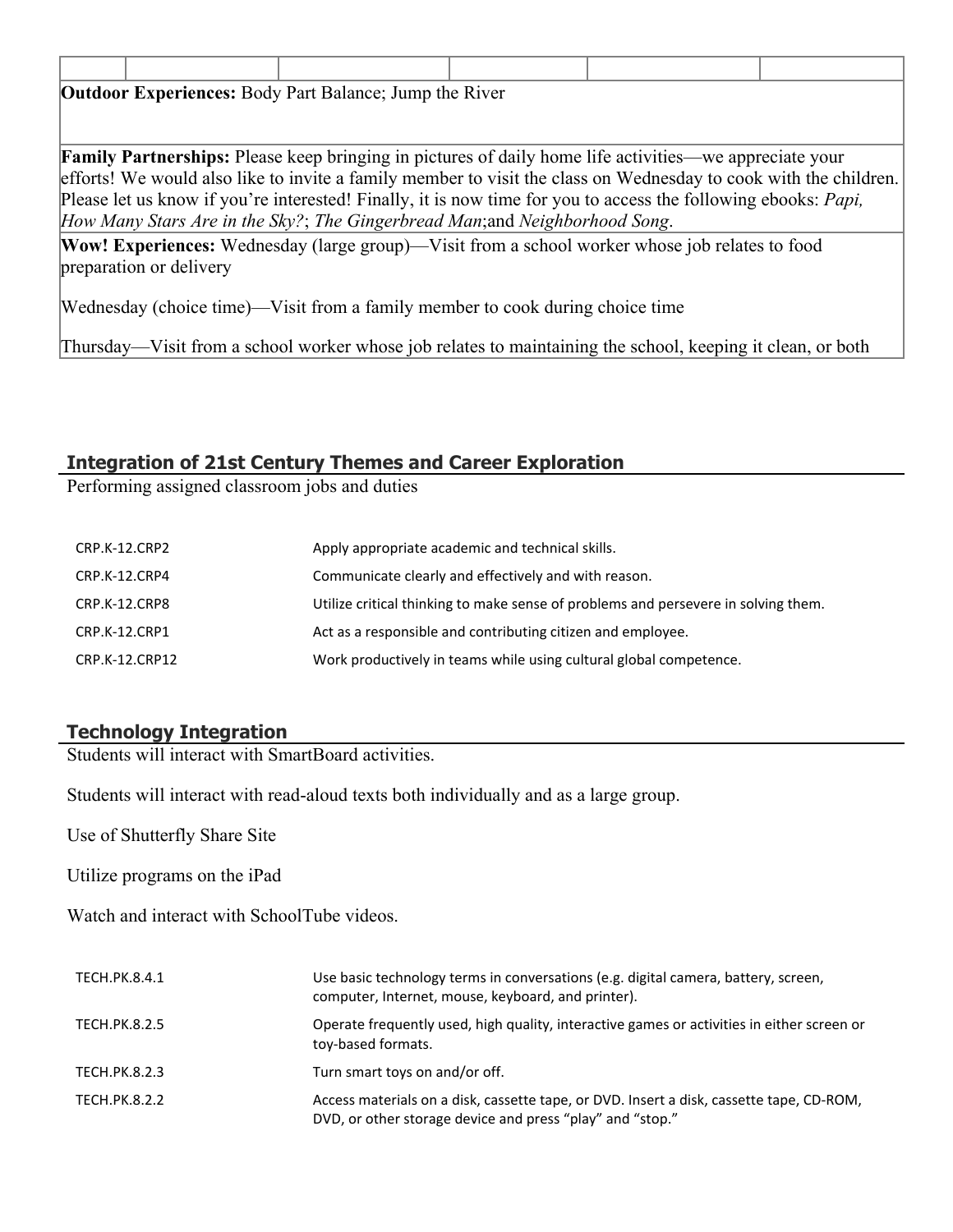# **Interdisciplinary Connections**

Units are interdisciplinary throughout the curriculum.

| AL.PK.9.1.3       | Focus attention on tasks and experiences, despite interruptions or distractions (e.g.,<br>working hard on a drawing even when children nearby are playing a game).                                                                                     |
|-------------------|--------------------------------------------------------------------------------------------------------------------------------------------------------------------------------------------------------------------------------------------------------|
| <b>SCI.PK.5.1</b> | Children develop inquiry skills.                                                                                                                                                                                                                       |
| <b>HE.PK.2.1</b>  | Children develop self-help and personal hygiene skills.                                                                                                                                                                                                |
| <b>HE.PK.2.4</b>  | Children develop competence and confidence in activities that require gross- and fine-<br>motor skills.                                                                                                                                                |
| <b>MA.PK.4.1</b>  | Children demonstrate an understanding of numbers and numerical operations.                                                                                                                                                                             |
| <b>MA.PK.4.2</b>  | Children develop knowledge of spatial concepts (e.g., shapes and measurement).                                                                                                                                                                         |
| MA.PK.4.3         | Children understand patterns, relationships, and classification.                                                                                                                                                                                       |
| MA.PK.4.1.4       | Demonstrate understanding of one-to-one correspondence (e.g., put one placemat at<br>each place, give each child one cookie, place one animal in each truck, hand out<br>manipulatives to be shared with a friend, saying "One for you, one for me."): |
| SOC.PK.6.1        | Children identify unique characteristics of themselves, their families, and others.                                                                                                                                                                    |
| SOC.PK.6.3        | Children demonstrate knowledge of neighborhood and community.                                                                                                                                                                                          |
| SOC.PK.6.4        | Children develop an awareness of the cultures within their classroom and their<br>community.                                                                                                                                                           |
| AL.PK.9.4         | Children apply what they have learned to new situations.                                                                                                                                                                                               |
| <b>VPA.PK.1.4</b> | Children express themselves through and develop an appreciation of the visual arts (e.g.,<br>painting, sculpting, and drawing).                                                                                                                        |
| <b>VPA.PK.1.2</b> | Children express themselves through and develop an appreciation of music.                                                                                                                                                                              |
| AL.PK.9.1         | Children demonstrate initiative, engagement, and persistence.                                                                                                                                                                                          |
| <b>VPA.PK.1.1</b> | Children express themselves through and develop an appreciation of creative movement<br>and dance.                                                                                                                                                     |
| AL.PK.9.1.2       | Show curiosity and initiative by choosing to explore a variety of activities and experiences<br>with a willingness to try new challenges (e.g., choosing harder and harder puzzles).                                                                   |
| AL.PK.9.2         | Children show creativity and imagination.                                                                                                                                                                                                              |
| AL.PK.9.3         | Children identify and solve problems.                                                                                                                                                                                                                  |
| <b>VPA.PK.1.3</b> | Children express themselves through and develop an appreciation of dramatic play and<br>storytelling.                                                                                                                                                  |
| SOC.PK.6.2        | Children become contributing members of the classroom community.                                                                                                                                                                                       |

### **Differentiation**

Students will be offered support and challenges as deemed appropriate.

## **Modifications & Accommodations**

Pre-school has multiple identification processes and services for students needing support.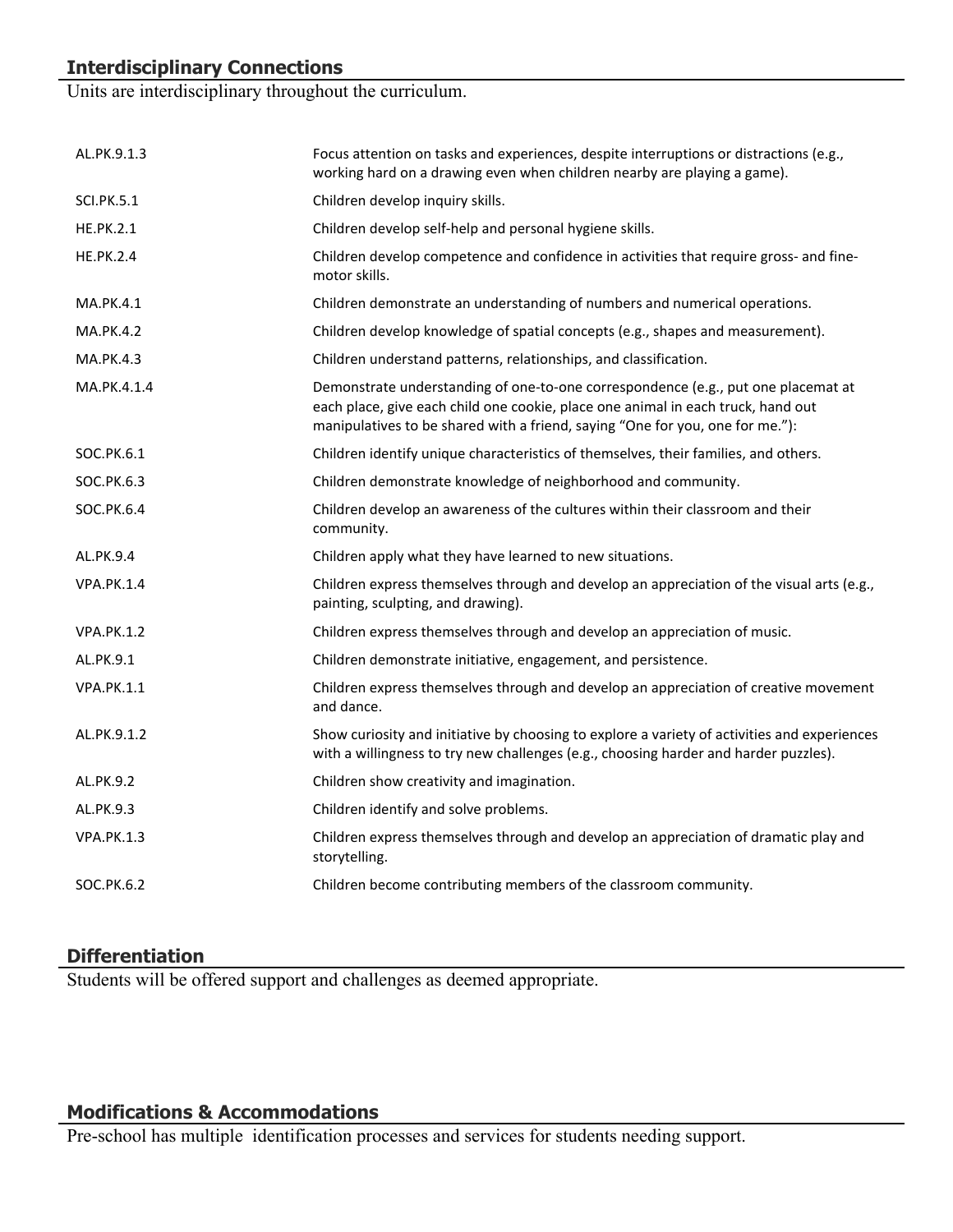# **Benchmark Assessments**

Teacher created benchmark assessment

## **Formative Assessments**

Teacher observation

### **Summative Assessments**

Anecdotal record keeping

## **Instructional Materials**

See items located in lesson plans above.

# **Standards**

| SED.PK.0.3.2   | Empathize with feelings of others (e.g., get a blanket for a friend and comfort him/her<br>when he/she feels sad).                                                                                 |
|----------------|----------------------------------------------------------------------------------------------------------------------------------------------------------------------------------------------------|
| SED.PK.0.1.1   | Express individuality by making independent decisions about which materials to use.                                                                                                                |
| SED.PK.0.4.5   | Express needs verbally or nonverbally to teacher and peers without being aggressive (e.g.,<br>"I don't like it when you call me dummy. Stop!").                                                    |
| SED.PK.0.3.1   | Recognize and describe a wide range of feelings, including sadness, anger, fear, and<br>happiness.                                                                                                 |
| SED.PK.0.5.1   | Play independently and cooperatively in pairs and small groups.                                                                                                                                    |
| SED.PK.0.3.3   | Channel impulses and negative feelings, such as anger (e.g., taking three deep breaths,<br>using calming words, pulling self out of play to go to "safe spot" to relax, expressive<br>activities). |
| ELA.PK.RL.PK.1 | With prompting and support, ask and answer key elements in a familiar story or poem.                                                                                                               |
| ELA.PK.RL.PK.2 | With prompting and support, retell familiar stories or poems.                                                                                                                                      |
| SED.PK.0.4.2   | Demonstrate socially acceptable behavior for teachers and peers (e.g., give hugs, get a                                                                                                            |